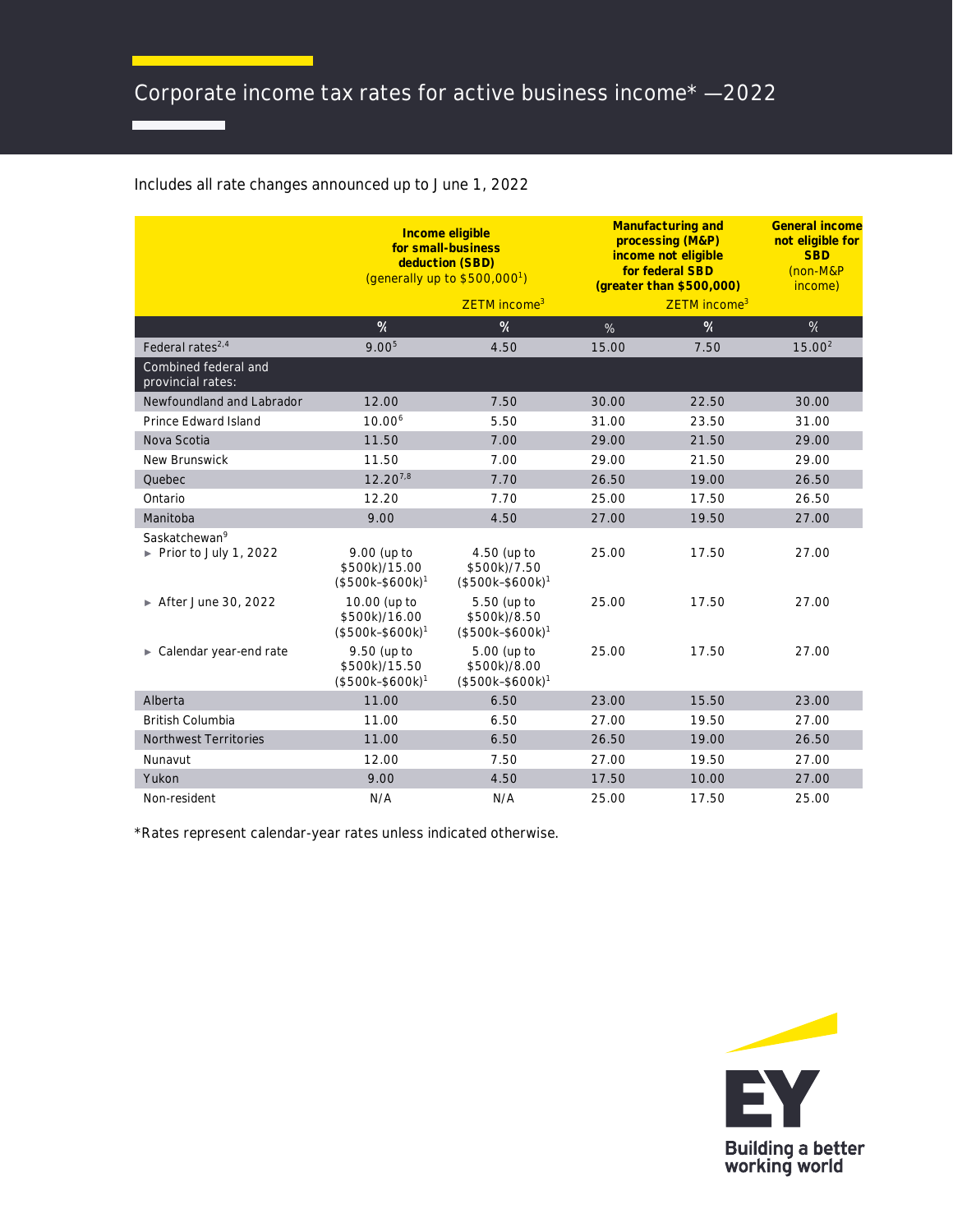**Notes:**

- 1. The federal small-business limit is \$500,000. The small-business limit for the provinces and territories is also \$500,000, with the exception of Saskatchewan, which increased its smallbusiness limit to \$600,000 effective January 1, 2018.
- 2. A federal general rate reduction of 13.00% applies to the base federal rate of 28.00% for active business income not eligible for other incentives, as well as to investment income earned by a non-Canadian-controlled private corporation. Income earned by a personal services business does not benefit from the federal general rate reduction. The tax rate on personal services business income earned by a corporation is 33.00%. The federal rate applicable to investment income earned by Canadian-controlled private corporations (CCPCs) is 38.67%, due to the additional 10.67% refundable federal income tax.
- 3. Under proposed amendments, corporate tax rates for manufacturers of qualifying zero-emission technology (ZETM) are temporarily reduced by half, applicable for taxation years beginning after 2021. Specifically, eligible income that would otherwise be subject to the 15.00% general corporate rate will be taxed at a 7.50% rate, and eligible income that would otherwise be taxed at the 9.00% small-business rate will be taxed at a 4.50% rate. The reduced rates will be gradually phased out for taxation years starting in 2029 and fully phased out for taxation years beginning after 2031.
- 4. In the 2022-23 federal budget, the government proposed to introduce the Canada recovery dividend in the form of a one-time 15.00% tax on bank and life insurer groups, applicable to 2021 taxable income (subject to a \$1 billion exemption to be shared by group members), to be imposed for the 2022 taxation year and payable over a five-year period. In addition, the government proposed to introduce an additional tax on banks and life insurers at a rate of 1.50% on taxable income (subject to a \$100 million exemption to be shared by group members), applicable for taxation years ending after April 7, 2022 (prorated for taxation years straddling this effective date).
- 5. The federal SBD is reduced if taxable capital employed in Canada exceeds \$10 million in the preceding taxation year and is eliminated when it exceeds \$15 million. The 2022-23 federal budget proposed to increase the threshold for the complete phase-out of the SBD from \$15 million to \$50 million of taxable capital, effective for taxation years beginning on or after April 7, 2022. An SBD reduction (grind) for large CCPCs applies in all provinces and territories. For taxation years beginning after 2018, the federal SBD is also reduced if a CCPC earns passive investment income exceeding \$50,000 in the preceding taxation year and is eliminated when this type of income exceeds \$150,000. The applicable federal SBD reduction for taxation years beginning after 2018 is equal to the greater of the taxable capital and passive investment income grinds. Ontario and New Brunswick have enacted legislation that does not parallel the federal SBD reduction with respect to passive investment income. The SBD generally applies to M&P income within the small-business income limit.
- 6. Prince Edward Island has reduced its small-business rate from 2.00% to 1.00% effective January 1, 2022.
- 7. Effective for taxation years beginning on or after January 1, 2017, a CCPC must meet certain qualification criteria concerning the minimum number of hours paid to benefit from the smallbusiness tax rate. The minimum number of hours paid criterion requires that an eligible corporation's employees work at least 5,500 hours annually, and the amount of the deduction is reduced linearly when the hours are between 5,500 and 5,000 hours. A maximum of 40 hours per week per employee is considered. Special conversion rules apply to take into consideration hours worked (but not necessarily paid in the form of wages) by actively engaged shareholders who hold, directly or indirectly, shares of the corporation that carry more than 50% of the voting rights.